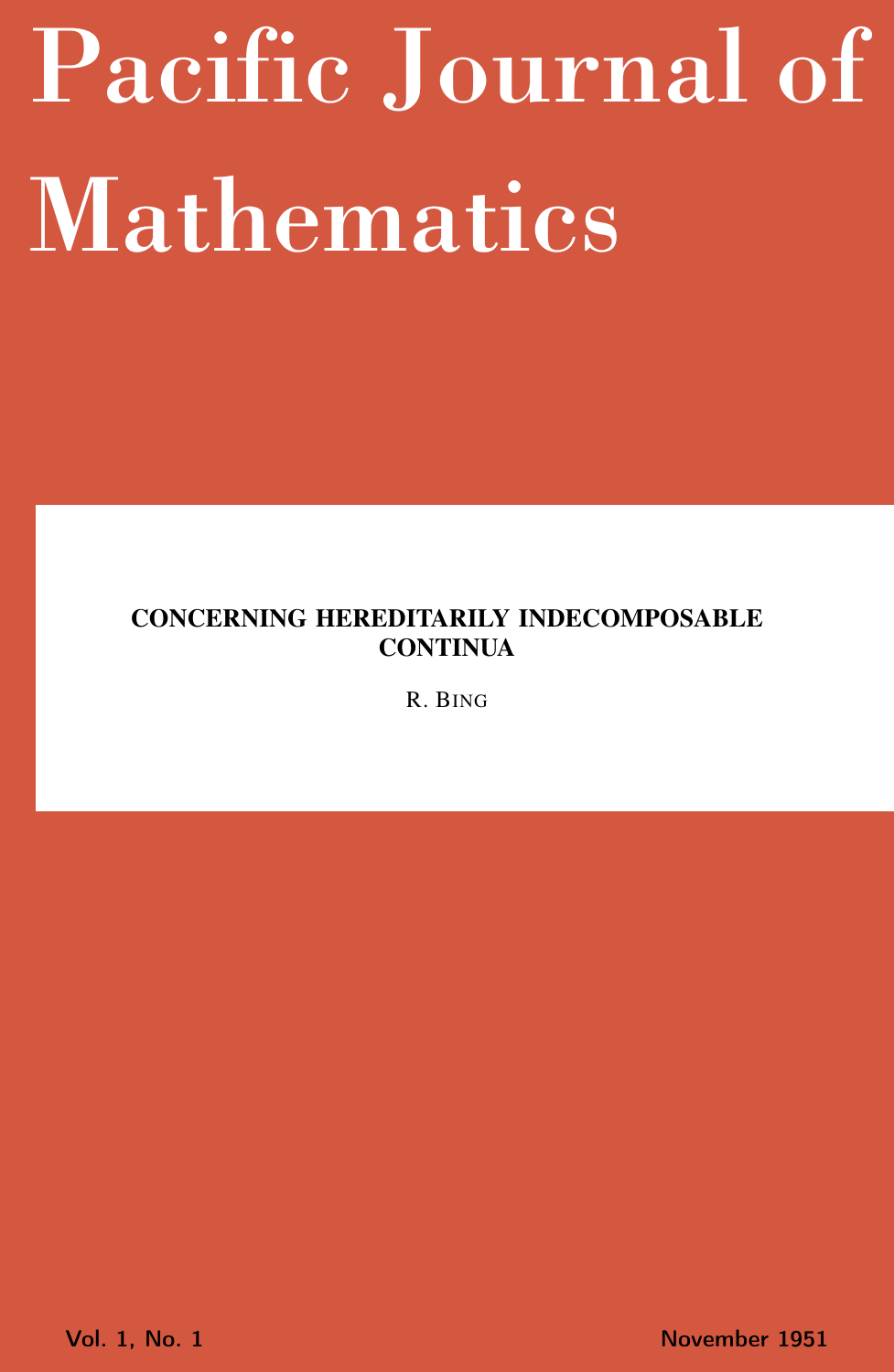## CONCERNING HEREDITARILY INDECOMPOSABLE CONTINUA

### R. H. BING

1. Introduction. A continuum is indecomposable if it is not the sum of two proper subcontinua. It is hereditarily indecomposable if each of its subcontinua is indecomposable. In [3] Knaster gave an example of a hereditarily indecomposable continuum which was not a point. In this paper we study some properties of the Knaster example and describe some other hereditarily indecomposable continua.

2. Chained hereditarily indecomposable continua are homeomorphic. The hereditarily indecomposable continuum given  $\lceil 3 \rceil$  by Knaster was a plane continuum which was described in terms of covering bands. For each positive number  $\epsilon$ , it could be covered by an  $\epsilon$ -chain. Moise used [5] a hereditarily indecomposable continuum to exhibit a continuum which was topologically equivalent to each of its nondegenerate subcontinua. He called it a pseudo-arc and noted that it was similar (if not in fact topologically equivalent) to Knaster's example. It could be chained. Bing used [2] such a continuum as an example of a homogeneous plane continuum. Anderson showed [1] that the plane is the sum of a continuous collection of such continua. Theorem 1 reveals that all of these continua are topologically equivalent.

We follow the definitions used in  $[2]$ . In particular, we recall the following. A chain  $D = [d_1, d_2, \cdots, d_n]$  is a collection of open sets  $d_1, d_2, \cdots, d_n$  such that  $d_i$  intersects  $d_j$  if and only if i is equal to  $j-1$ , j, or  $j+1$ . If the links are of diameter less than  $\epsilon$ , the chain is called an  $\epsilon$ -chain. We do not suppose that the links of a chain are necessarily connected.

If the chain  $E = [e_1, e_2, \dots, e_n]$  is a refinement of the chain  $D = [d_1, d_2,$  $\cdots$ ,  $d_m$ ], E is called *crooked* in D provided that if  $k - h > 2$  and  $e_i$  and  $e_j$  are links of E in links  $d_h$  and  $d_k$  of D, respectively, then there are links  $e_r$  and  $e_s$  of E in links  $d_{k-1}$  and  $d_{h+1}$ , respectively, such that either  $i > r > s > j$  or  $i <$  $r \leq s \leq j$ .

EXAMPLE 1. The pseudo-arc. The following description of a chained hereditarily indecomposable continuum appeared in  $[2]$  and is much like one given

Received June 1, 1950.

Pacific J. Math. 1 (1951), 43-51.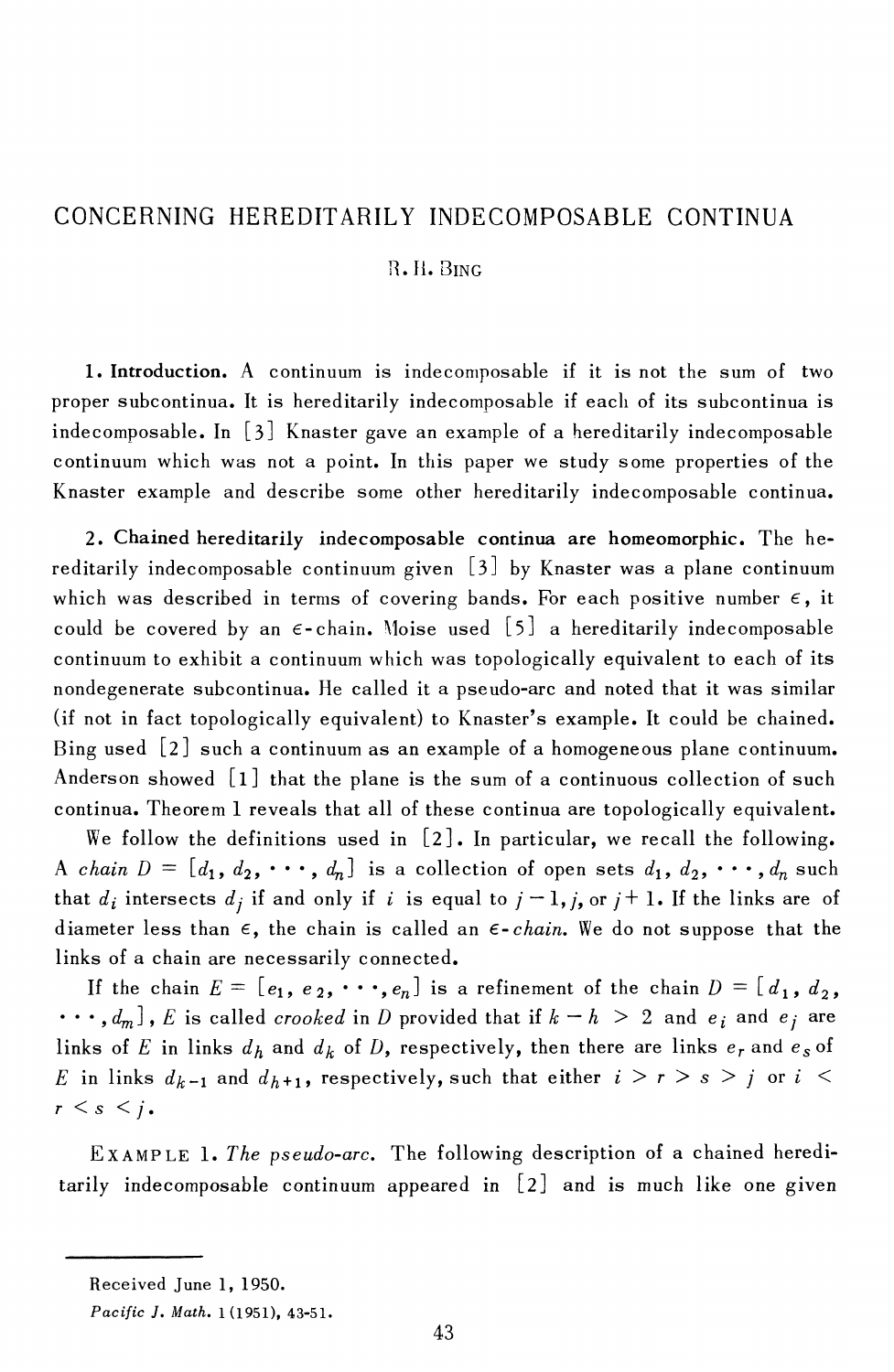earlier in [5]. In the plane let  $D_1, D_2, \cdots$  be a sequence of chains between the distinct points p and q such that for each positive integer i, (a)  $D_{i+1}$  is crooked in  $D_i$ , (b) no link of  $D_i$  has a diameter of more than  $1/i$ , and (c) the closure of each link of  $D_{i+1}$  is a compact subset of a link of  $D_i$ . The common part of the sum of the links of  $D_1$ , the sum of the links of  $D_2$ ,  $\cdots$  is a pseudo-arc. That it is hereditarily indecomposable is shown in  $\lbrack 2 \rbrack$  and  $\lbrack 5 \rbrack$ .

A continuum can be chained if for each positive number  $\epsilon$ , the continuum can be covered by an  $\epsilon$ -chain. A *composant* of a continuum W is a set H such that for some point p of  $\mathbb{V}$ , H is the sum of all proper subcontinua of  $\mathbb{V}$  containing p. We recall that a nondegenerate indecomposable compact continuum has uncountably many composants and no two of its composants intersect each other. The following result holds in a metric space.

THEOREM 1. The compact nondegenerate hereditarily indecomposable continua M and M' are homeomorphic if each can be chained.

In fact, if p and q are points of different composants of M while  $p'$  and  $q'$  are points of different composants of  $M'$ , there is a homeomorphism carrying M into  $M'$ , p into p', and q into q'.

*Proof.* Since *M* can be chained, there is a sequence  $C_1$ ,  $C_2$ ,  $\cdots$  such that  $C_i$  is a 1/*i*-chain covering M, each element of  $C_i$  intersects M, and  $C_{i+1}$  is a refinement of  $C_i$ .

First, we show that there is an integer  $n_2$  so large that  $C_{n_2}$  is crooked in  $C_1 = [c_{1,1}, c_{1,2}, \cdots, c_{1,t_1}]$ . If this were not true there would be elements  $c_{1,h}$  and  $c_{1,k}$  of  $C_1$  such that  $k-h > 2$  and for infinitely many integers m,  $C_m = [c_{m,1}, c_{m,2}, \cdots, c_{m,t_m}]$  would have two links  $c_{m,i}$  and  $c_{m,j}$  in  $c_{1,h}$  and  $c_{1,k}$  respectively such that if  $c_{m,r}$  is in  $c_{1,k-1}$  and between  $c_{m,i}$  and  $c_{m,j}$ , then there is not a link of  $C_m$  in  $c_{1,h+1}$  which is between  $c_{m,r}$  and  $c_{m,j}$ . Denote by  $W_m$  the sum of  $c_{m,i}$ ,  $c_{m,r}$ , and the elements of  $C_m$  between them, where we suppose that no element of  $C_m$  in  $c_{1,k-1}$  is between  $c_{m,i}$  and  $c_{m,r}$ . Let  $V_m$  be the sum of  $c_{m,r}$ ,  $c_{m,j}$ , and the elements of  $C_m$  between them.

Let  $a_1, a_2, \cdots$  be an increasing sequence of integers such that both  $W_{a_1}$ ,  $W_{a_2}, \cdots$  and  $V_{a_1}$ ,  $V_{a_2}, \cdots$  converge. But the limiting set W of  $W_{a_1}$ ,  $W_{a_2}$ ,  $\cdots$ is a continuum which intersects  $\overline{c}_{1,h}$  but not  $\overline{c}_{1,k}$ . Also, the limiting set V of  $V_{a_1}$ ,  $V_{a_2}$ ,  $\cdots$  is a continuum which intersects  $\bar{c}_{1,k}$  but not  $\bar{c}_{1,k}$ . Hence the assumption that there is no integer  $n_2$  such that  $C_{n_2}$  is crooked in  $C_1$  has led to the contradiction that the hereditarily indecomposable continuum M contains the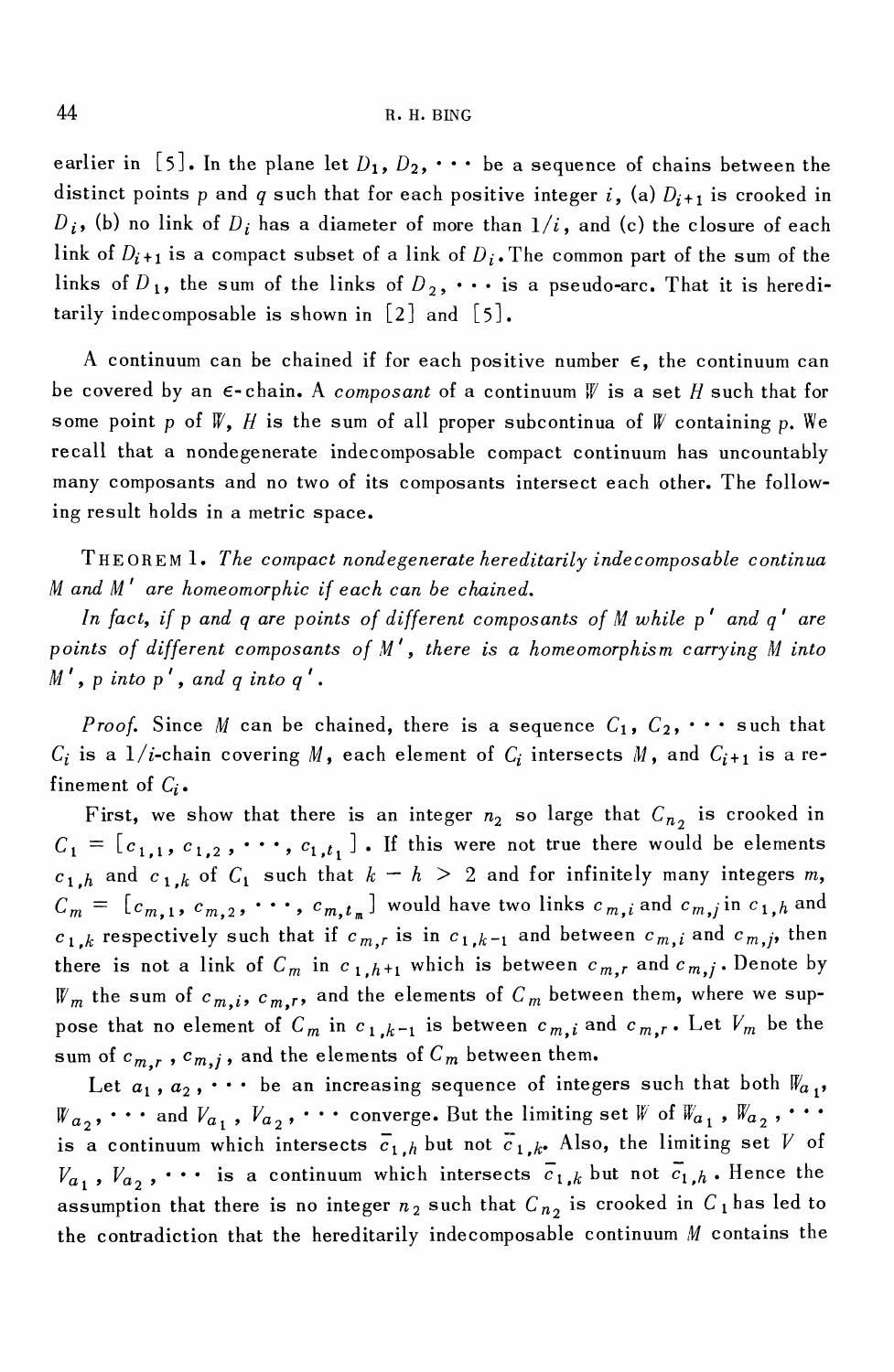decomposable continuum  $W + V$ .

Hence, there is a subsequence  $C_{n_1}, C_{n_2}, C_{n_3}, \cdots$  of  $C_1, C_2, C_3, \cdots$  such that  $C_{n_{i+1}}$  is crooked in  $C_{n_i}$ .

Let  $p$  and  $q$  be points belonging to different composants of  $M$ . Then for each integer *j*, there is an integer *k* greater than *j* such that the subchain of  $C_{n_k}$  from p to q has a link that intersects the first link of  $C_{n_j}$  and has a link that intersects the last link of  $C_{n_i}$ . To see that this is so, let  $\mathbb{V}_i$  be the sum of the links of the subchain of  $C_{n_i}$  from p to q. Since the limiting set of each subsequence  $W_1$ ,  $W_2$ ,  $\cdots$  is a continuum in M containing  $p + q$ , each such limiting set is M. Hence, some  $W_k$  ( $k > j$ ) intersects both the first and last links of  $C_{n_k}$ , and the subchain of  $C_{n_k}$  corresponding to  $W_k$  has links intersecting the first and last links of  $C_{n_j}$ .

We find from Theorem 4 of  $[2]$  that there is a chain  $E_j$  such that the first link of  $E_i$  contains p, the last contains q,  $E_i$  is a consolidation of  $C_{n_i}$ , while each link of  $E_i$  lies in the sum of two adjacent links of  $C_{n_i}$  and is therefore of diameter less than  $2/i$ . Hence, there is no loss of generality in supposing that each of the chains  $C_1, C_2, \cdots$  is from p to q. Therefore, there is a sequence  $D_1, D_2, \cdots$  of chains from p to q such that for each positive integer i, (a)  $D_{i+1}$  is crooked in  $D_i$ , (b) the closure of each link of  $D_{i+1}$  is a subset of a link of  $D_i$ , (c) no link of  $D_i$  has a diameter of more than  $1/i$ , and (d) M is the common part of the sum of the links of  $D_1$ , the sum of the links of  $D_2$ ,  $\cdots$  .

Similarly, we find that if  $p'$  and  $q'$  are points of different composants of  $M'$ , there is a sequence  $D'_1$ ,  $D'_2$ ,  $\cdots$  of chains from p' to q' such that (a)  $D'_{i+1}$  is crooked in  $D_i'$ , (b) the closure of each element of  $D_{i+1}'$  is a subset of an element of  $D'_i$ , (c) no element of  $D'_i$  has a diameter of more than  $1/i$ , and (d)  $D_i$  covers M'. Theorem 12 of [2] shows that there is a homeomorphism that carries M into  $M'$ , p into p', and q into  $q'$ .

The preceding theorem shows that  $M$  is homogeneous and homeomorphic with each of its nondegenerate subcontinua. It also reveals that the continua studied by Knaster  $\lceil 3 \rfloor$ , Moise  $\lceil 5 \rceil$ , Bing  $\lceil 2 \rfloor$ , and Anderson $\lceil 1 \rceil$  are all topologically equivalent and are pseudo-arcs.

QUESTION. It would be interesting to know if each nondegenerate bounded hereditarily indecomposable plane continuum which does not separate the plane is homeomorphic to M. This question would be answered in the affirmative if it were shown that each bounded atriodic plane continuum which does not separate the plane can be chained (see Section 6, below).

3. Most continua are pseudo-arcs. Mazurkiewicz showed [4] that the continua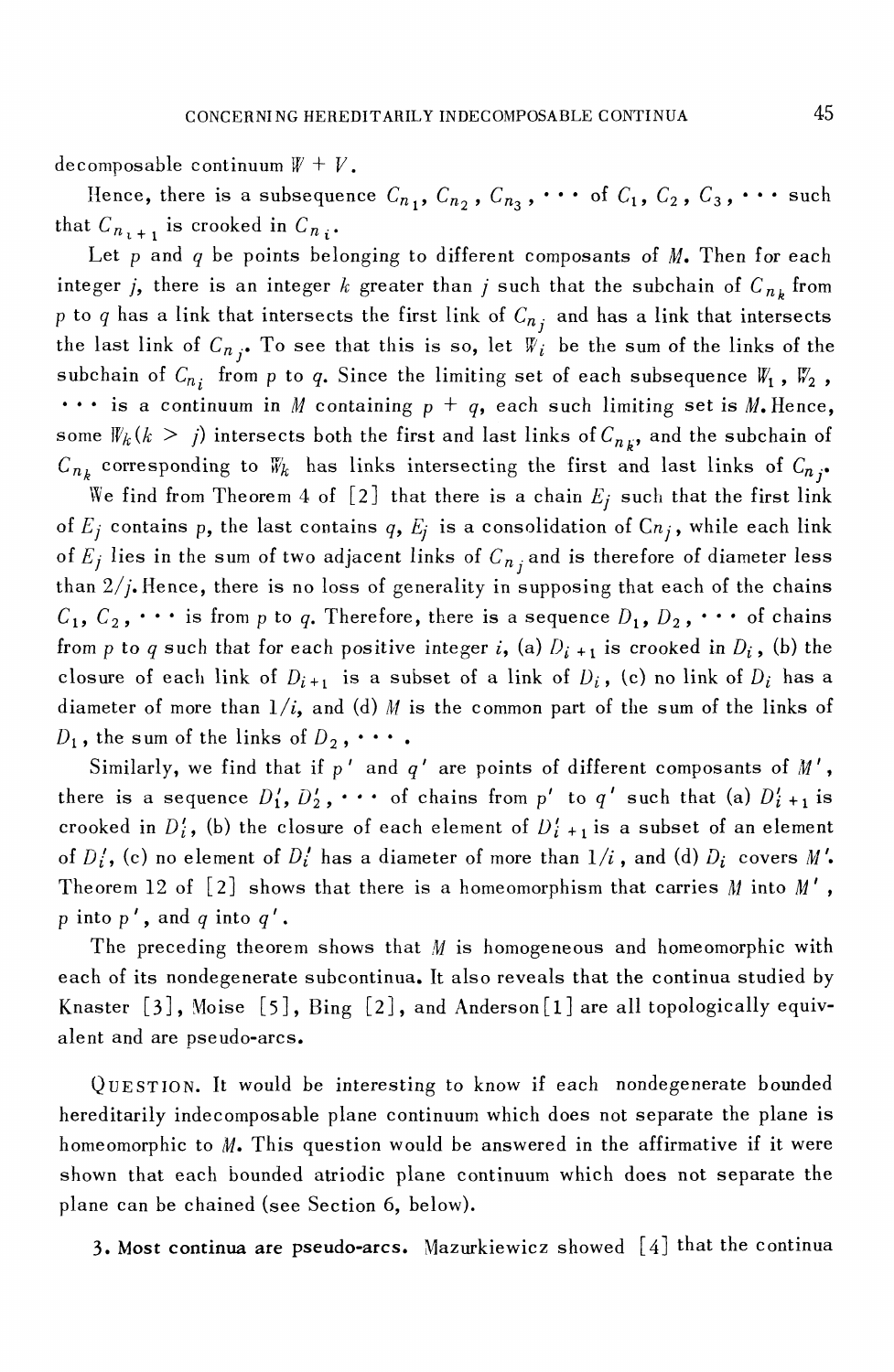contained in a circle plus its interior which were not hereditarily indecomposable were of the first category. We go even further to show that those which are not pseudo-arcs are of the first category.

The space of compact continua in the metric space S is the metric space  $C(S)$ whose points are the compact continua of S, where the distance between two elements  $g_1$ ,  $g_2$  of  $C(S)$  is the Hausdorff distance between them in S, namely L.U.B. (distance from x to  $g_i$  in S),  $x \in g_1 + g_2$ ;  $i = 1,2$ . By saying that most compact continua of S have a certain property, we mean that there is a dense inner limiting  $(G_{\delta})$  subset W of  $C(S)$  such that each element of W has the property (when regarded as a continuum in  $S$ ). The collection of continua of  $S$  with this property is said to be of the second category.

The following theorem holds in a space S which is either a Hilbert space or a Euclidean *n*-space  $(n > 1)$ .

THEOREM 2. Most compact continua are pseudo-arcs.

*Proof.* Let  $F_i$  be the collection of all compact continua f in S such that f can not be covered by a  $1/i$ -chain. If  $f_1$ ,  $f_2$ ,  $\cdots$  is a sequence of elements of  $F_i$  converging to a compact continuum  $f_0$ ,  $f_0$  is an element of  $F_i$  because if a  $1/i$ -chain covers  $f_0$ , it covers some  $f_i$ . Hence,  $F_i$  is closed in  $C(S)$ .

Let  $G_i$  be the set of all compact continua K such that K contains a subcontinuum K' which is the sum of two continua  $K_1$  and  $K_2$  such that  $K_1$  contains a point at a distance (in S) of  $1/i$  or more from  $K_2$ , while  $K_2$  contains a point at a distance of  $1/i$  or more from  $K_{1}$ . Then  $G_{i}$  is a closed subset of  $C(S)$ . Furthermore, the collection of points of S is closed in  $C(S)$ .

The collection of all pseudo-arcs is dense in  $C(S)$ . For suppose that g is an element of  $C(S)$  and  $\epsilon$  is a positive number. There is a broken line ab whose distance (in C(S)) from g is less than  $\epsilon/2$ . Let D be an  $\epsilon/2$ -chain from a to b covering ab such that each element of D is the interior of a sphere. There is a pseudo-arc h containing  $a + b$  which is covered by D. The distance from g to h is less than  $\epsilon$  in  $C(S)$ .

Each element of C(S) not belonging to  $\Sigma F_i$  can be chained and each element of  $C(S)$  not belonging to  $\Sigma G_i$  is hereditarily indecomposable. Let W be the set of all elements g of  $C(S)$  such that g is not a point of S, g is not an element of any  $F_i$ , and g is not an element of any  $G_i$ . By Theorem 1, each element of W is topologically equivalent to M. However, W is a dense inner limiting subset of  $C(S)$ .

4. Decomposition of a pseudo-arc. Like a simple closed curve, the pseudo-arc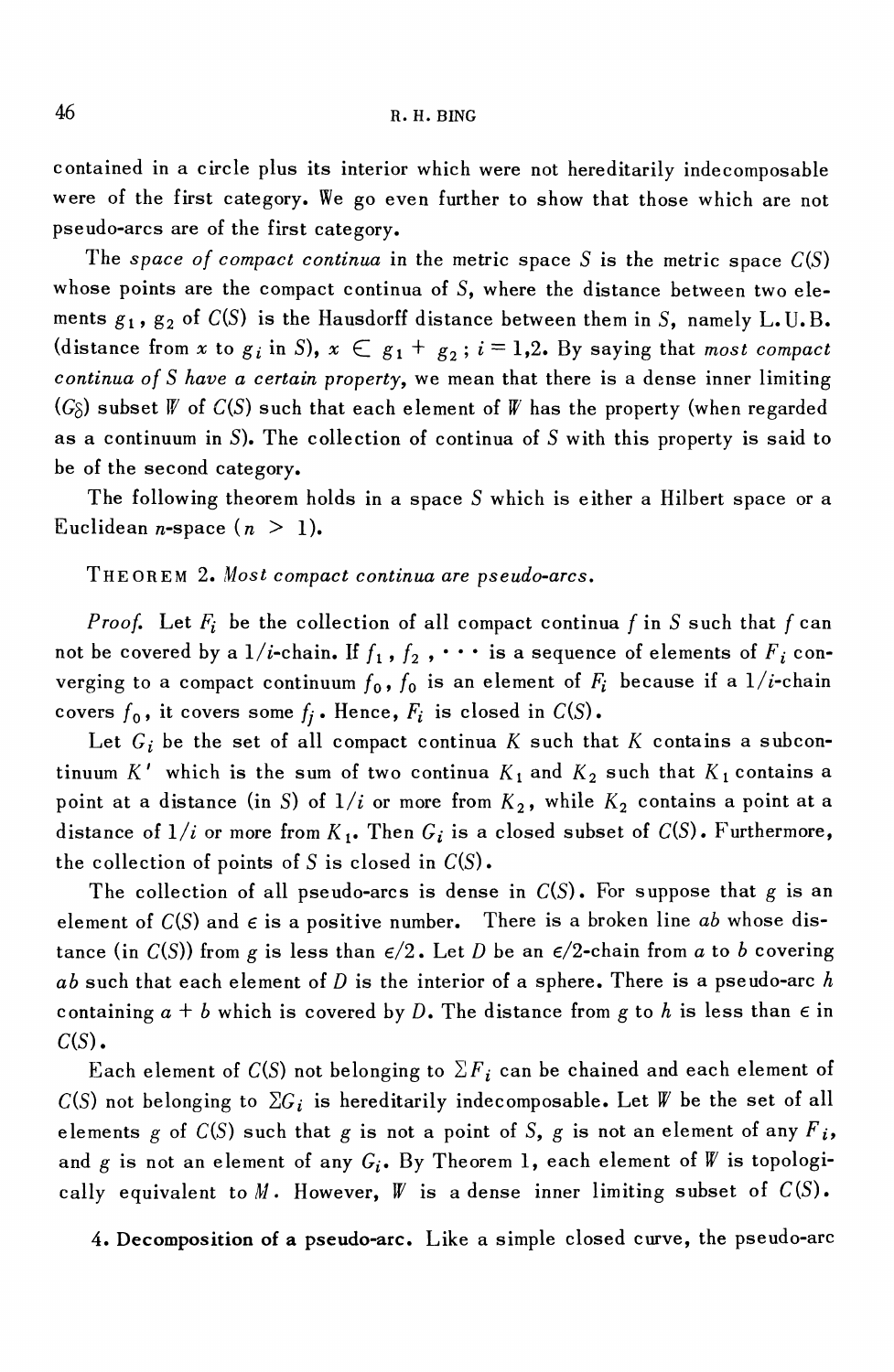is homogeneous; and like an arc it is homeomorphic with each of its nondegenerate subcontinua. We now show that like both a simple closed curve and an arc, it is topologically equivalent to itself under a nontrivial monotone decomposition.

THEOREM 3. If an upper semi-continuous collection of continua fills a chained compact continuum, the resulting decomposition space is chained.

*Proof.* Suppose G is an upper semi-continuous collection of continua filling the chained continuum  $M$  and that the resulting decomposition space  $M'$  is given a metric. We show that for each positive number  $\epsilon$ , an  $\epsilon$ -chain in M' covers M'.

Let  $\delta$  be a positive number so small that if two elements of G are no farther apart in M than  $\delta$ , then the points in M' corresponding to them are no farther apart than  $\epsilon/5$  in M'. Let  $[c(1), c(2), \cdots, c(n)]$  be a  $\delta$ -chain covering M. Let  $n_1 = 1$ ,  $n_2, n_3, \dots, n_i = n$  be a monotone increasing sequence of integers such that an element of G intersects  $c(n_i)$  and  $c(n_{i+1})$ , but none intersects  $c(n_i)$  and  $c(n_{i+1}+1)$ . Denote by  $D(i, j)$  the open subset of  $M'$  consisting of those points corresponding to elements of G which are covered by  $c(i) + c(i+1) + \cdots + c(j)$ . Then

$$
D(n_1, n_5)
$$
,  $D(n_4, n_8)$ ,  $D(n_7, n_{11})$ ,  $\cdots$ ,  $D(n_{3k+1}, n_j)$ ,  
 $j-5 \leq 3k+1 < j-3$ 

is an  $\epsilon$ -chain covering  $M'$ .

The following result follows from Theorems 1 and 3.

THEOREM 4. If M is a pseudo-arc and G is an upper semi-continuous collection of proper subcontinua of M filling M, the resulting decomposition space is topologically equivalent to M.

5. Other types of hereditarily indecomposable plane continua. The pseudo-arc can be imbedded in the plane. We now show that there are nondegenerate hereditarily indecomposable plane continua which are not topologically equivalent to the pseudo-arc. In fact, there are as many topologically different hereditarily indecomposable plane continua as there are plane continua.

A method which differs from the one below of showing that there are topologically different nondegenerate plane continua is to consider in 3-space the intersection of a plane with a hereditarily indecomposable continuum which separates 3-space. That there are such continua in 3-space will be shown in my paper, Higher dimensional hereditarily indecomposable continua, which proves that there are hereditarily indecomposable continua of all dimensions.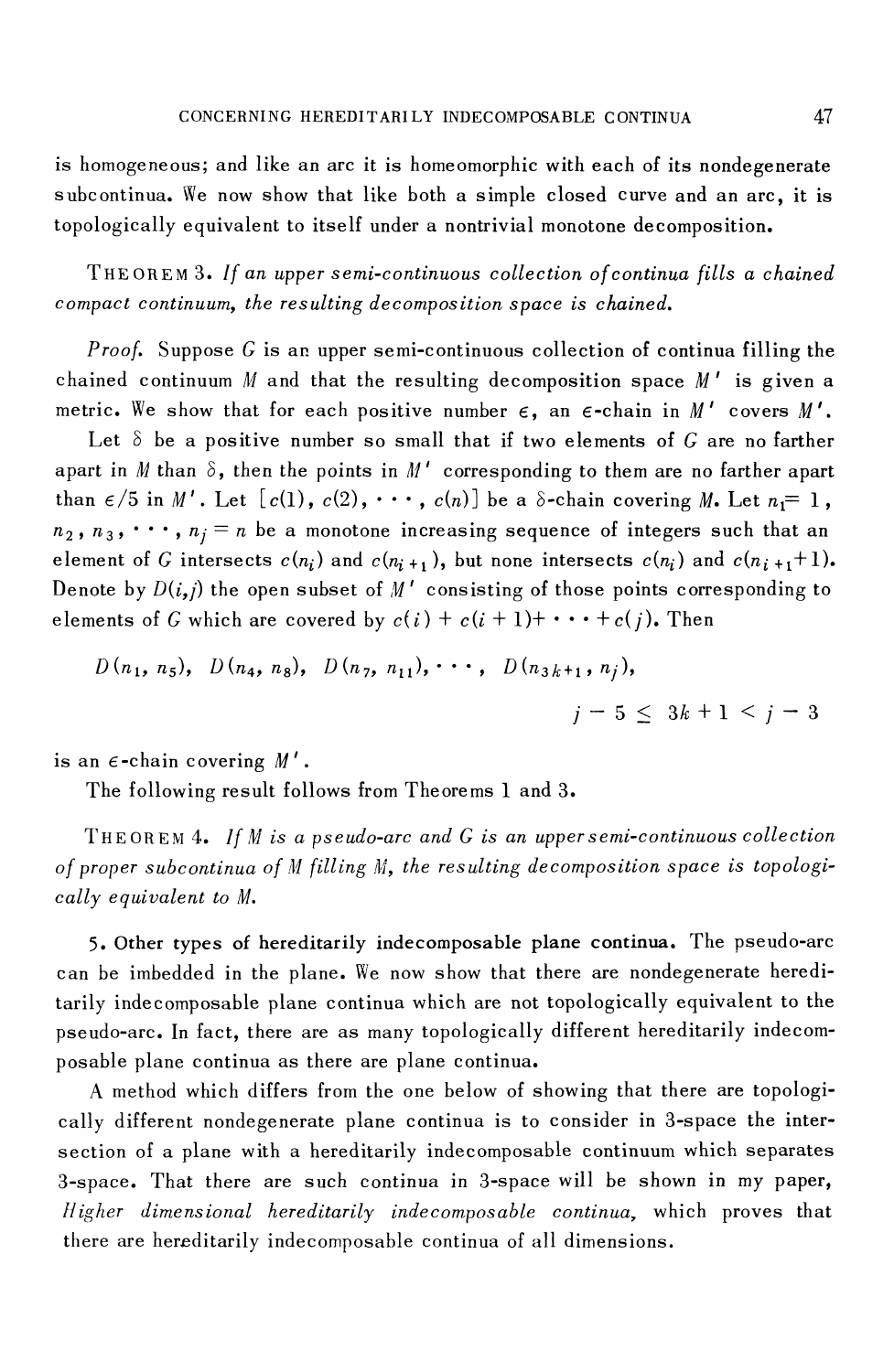EXAMPLE 2.A hereditarily indecomposable continuum that separates the plane. A circular chain differs from a chain in that its first and last links intersects each other. In the plane let  $D_1, D_2, \cdots$  be a sequence of circular chains such that (a) each element of  $D_i$  is the interior of a circle of diameter less than  $1/i$ , (b) the closure of each element of  $D_{i+1}$  lies in an element of  $D_i$ , (c) the sum of the elements of  $D_i$  is topologically equivalent to the interior of an annulus ring, (d) each complementary domain of the sum of the elements of  $D_{i+1}$  contains a complementary domain of the sum of the elements of  $D_i$ , and (e) if  $E_i$  is a proper subchain of  $D_i$  and  $E_{i+1}$  is a subchain of  $D_{i+1}$  contained in  $E_i$ , then  $E_{i+1}$  is crooked in  $E_i$ . Condition (c) is superfluous since it follows from condition (a). The required continuum M is the intersection of the sum of the elements of  $D_1$ , the sum of the elements of  $D_2, \cdots$  .

Suppose that a chain  $D_i = [d_1, d_2, \cdots, d_n]$  satisfying the preceding conditions has been found. To see that there is a chain  $D_{i+1}$  satisfying the required conditions, it might be convenient first to consider a chain  $D'_i = [d'_1, d'_2, \cdots, d'_n]$  $d'_{3n}$ ] in  $D_i$  which follows the following pattern:  $d'_1$ ,  $d'_{n+1}$ ,  $d'_{2n+1}$  are subsets of  $d_1$ ;  $d'_2$ ,  $d'_{n+2}$ ,  $d'_{3n}$  are subsets of  $d_2$ ;  $d'_3$ ,  $d'_{n+3}$ ,  $d'_{3n-1}$  are subsets of  $d_3$ ;  $\cdots$ ;  $d'_n, d'_{2n}, d'_{2n+1}$  are subsets of  $d_n$ . Roughly speaking,  $D'_1$  goes through  $D_i$  twice in one direction and once in the opposite direction. Then the circular chain  $D_{i+1}$ satisfying the required conditions is the sum of two chains one of which is crooked in  $\left[ d'_1, d'_2, \cdots, d'_{2n+1} \right]$  and the other of which is crooked in

$$
[d'_{2n+1}, d'_{2n+2}, \cdots, d'_{3n}, d'_{i}].
$$

That M separates the plane follows from conditions (c) and (d). We show that it is hereditarily indecomposable by showing that each of its proper subcontinua is indecomposable.

Suppose M' is a proper subcontinuum of M. Let m be an integer so large that some element of  $D_m$  does not intersect M'. If  $E_k(k \geq m)$  is the collection of elements of  $D_k$  which intersect M', then  $E_m$ ,  $E_{m+1}$ ,  $\cdots$  is a sequence of chains such that  $E_{k+1}$  is crooked in  $E_k$ . If M' were the sum of two proper subcontinua H and K, there would be a point p of H; a point q of K, and an integer w such that the distances from p to K and from q to H are each greater than  $2/w$ . Suppose  $e_i$  and  $e_i$  are elements of  $E_{w+1}$  containing p and q respectively. Since  $E_{w+1}$  is crooked in  $E_w$ , there are elements  $e_r$  and  $e_s$  in  $E_{w+1}$  such that  $e_r$  separates  $e_i$  from  $e_s$  in  $E_{w^+1}$ , each point of  $e_s$  is nearer than  $2/w$  to p, and each point of  $e_r$  is nearer to  $q$ than  $2/w$ . Then H would not be connected because it has a point in  $e_s$ , a point in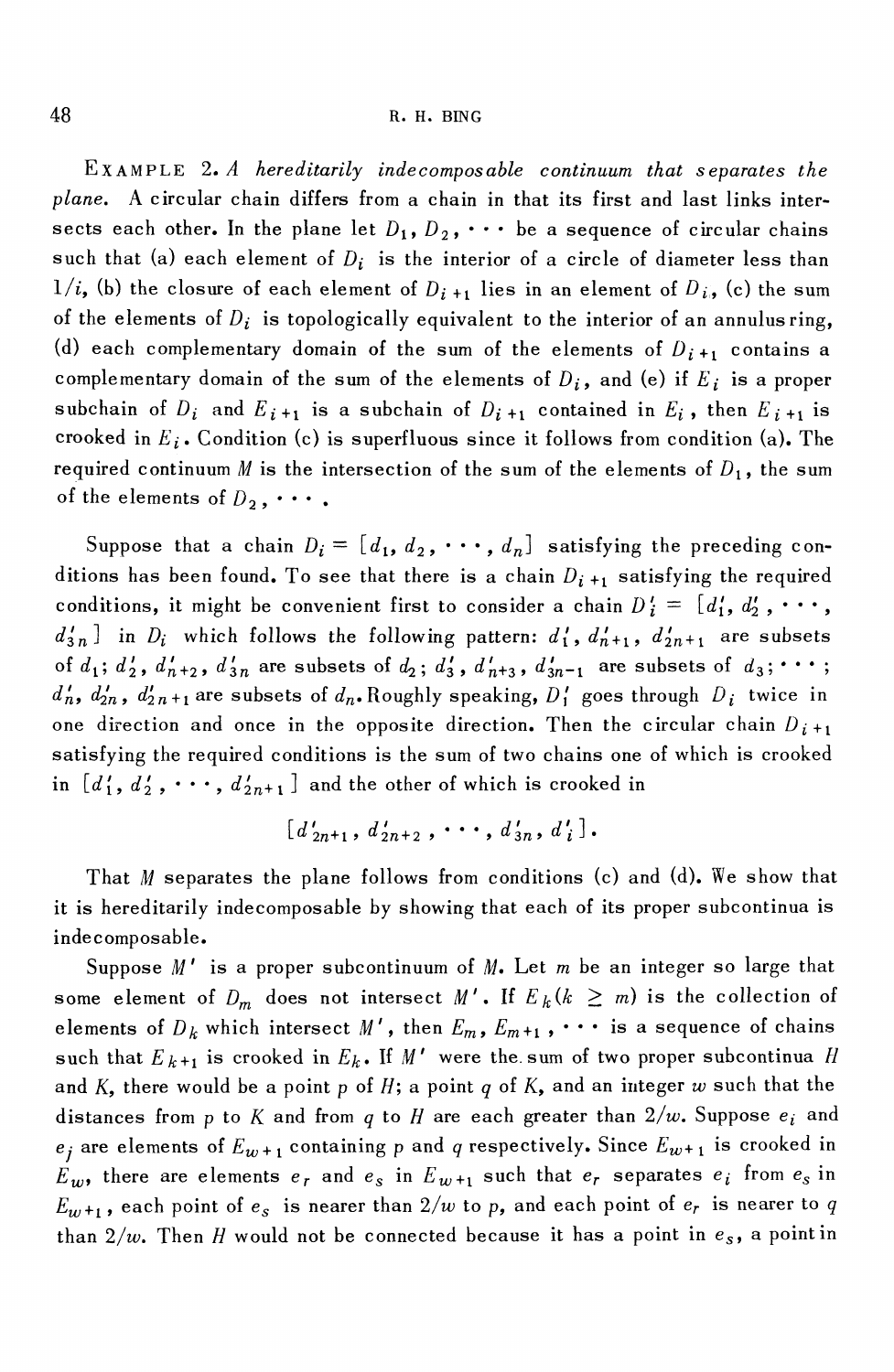$e_i$ , but none in  $e_i$ .

QUESTIONS. Theorem 1 shows that if  $M_1$  and  $M_2$  are two nondegenerate chained hereditarily indecomposable continua, they are topologically equivalent and each is homogeneous. Suppose  $W_1$  and  $W_2$  are two continua, each defined as described in Example 2. It would be interesting to know if  $W_1$  would necessarily be homeomorphic to  $W_2$ . Also, is any such continuum homogeneous?

EXAMPLE 3. Another hereditarily indecomposable continuum. The following example of a hereditarily indecomposable plane continuum is somewhat of a combination of Examples 1 and 2.

If W is a nondegenerate indecomposable plane continuum, it contains a nondegenerate subcontinuum H such that no point of H is accessible from the complement of W. To see that this is true, consider two parallel lines  $L_1$  and  $L_2$ , each of which separates  $W$ . Let G be an uncountable collection of mutually exclusive subcontinua of W each irreducible from  $L_1$  to  $L_2$ , and let K be the sum of  $L_1$ ,  $L_2$ , and the closure of the sum of the elements of G. If D is a complementary domain of K between  $L_1$  and  $L_2$ , its closure does not intersect three elements of  $G$ . Hence, some element of  $G$  is not accessible from any complementary domain of  $K$ between  $L_1$  and  $L_2$ . If H is a subcontinuum of this element of G which does not intersect  $L_1 + L_2$ , no point of H is accessible from the complement of W.

If  $W_0$  is a nondegenerate hereditarily indecomposable plane continuum, there is a point p of  $W_0$  such that if  $W'$  is a nondegenerate subcontinuum of  $W_0$  containing  $p$ , then  $p$  is not accessible from the complement of  $W'$ . To find such a point, let  $W_1$ ,  $W_2$ ,  $\cdots$  be a sequence of continua such that  $W_i$  is a subcontinuum of  $W_{i-1}$ , no point of  $W_{i+1}$  is accessible from the complement of  $W_i$ , and  $W_i$  is of diameter less than  $1/i$ . Then  $W_0 \cdot W_1 \cdot W_2 \cdot \cdots$  is a point p; and if  $W'$  is a nondegenerate subcontinuum of  $W_0$  containing p, it contains one of the  $W_i$  's. Hence, p is not accessible from the complement of  $W'$ .

Let  $M_1$  be a pseudo-arc in the plane and  $M_2$  be a hereditarily indecomposable plane continuum as described in Example 2. Let p be a point of  $M_1$  such that p is not accessible from the complement of any nondegenerate subcontinuum of  $M_1$ . By a theorem of R. L. Moore, there is a continuous transformation  $T$  of the plane into itself such that  $T^{-1}(p) = (M_2)$  plus its interior) and the inverse of each other point is a point. We show that  $M_3 = (T^{-1}(M_1)$  minus the interior of  $M_2$ ) is hereditarily indecomposable. That  $M_2$  and  $M_3$  are not homeomorphic follows from the fact that  $M_2$  is irreducible with respect to separating the plane but  $M_3$  is not.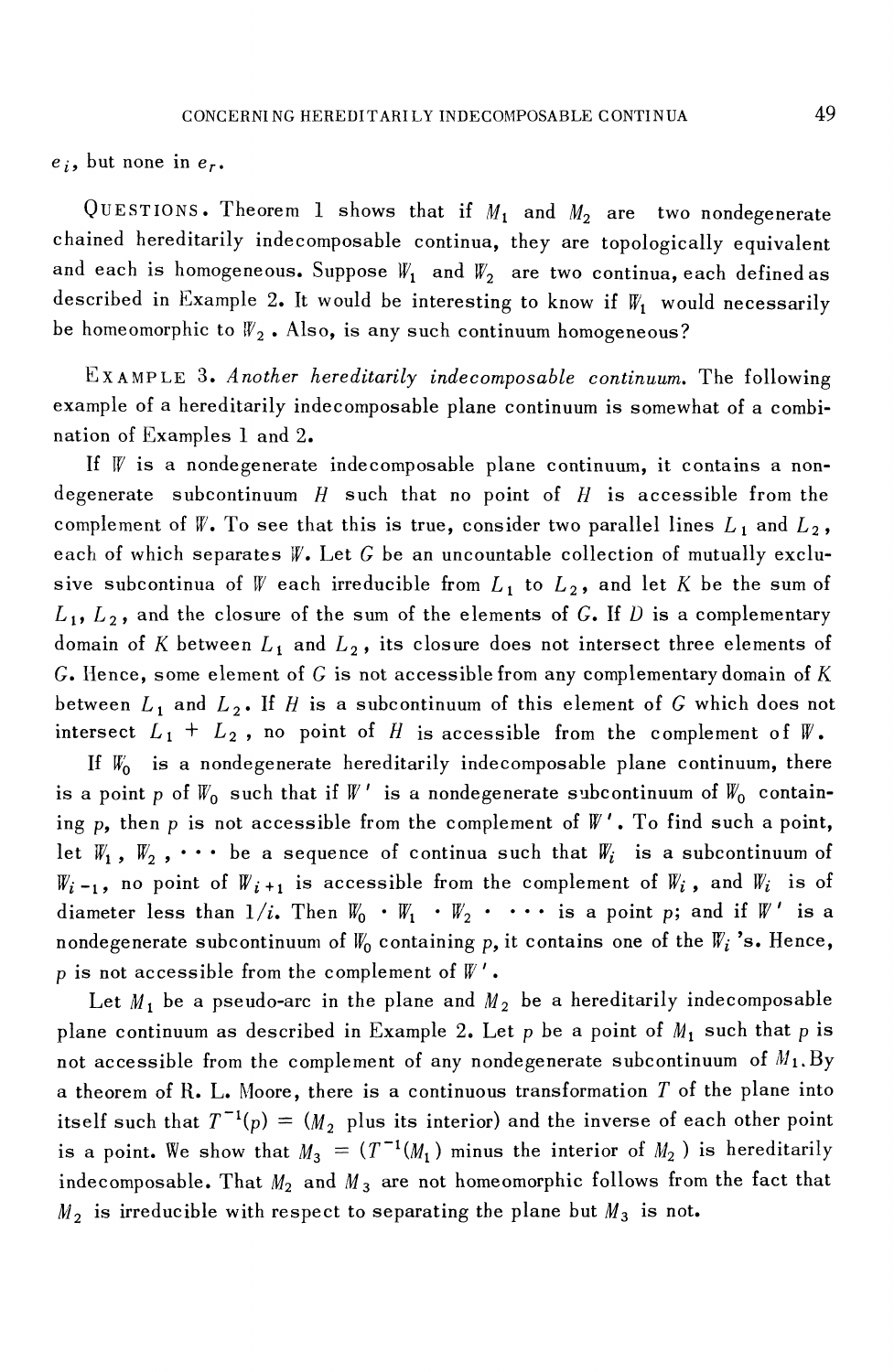### R. H. BING

If W is a subcontinuum of  $M_3$  intersecting  $M_2$  and containing a point of  $M_3 - M_2$ , it contains  $M_2$ . For suppose that it does not contain some point of  $M_2$ . Then there is an arc  $\alpha$  from the exterior of  $M_2$  to  $M_2$  that does not intersect W. But  $T(\alpha)$  would be an arc, revealing that p is accessible from the complement of  $T(\mathbb{W})$ . This is contrary to the definition of p.

Suppose that some subcontinuum  $M'$  of  $M_3$  is the sum of two proper subcontinua H and K. Since  $M_2$  is hereditarily indecomposable,  $M'$  is not a subset of  $M_2$ . Since  $M_1$  is hereditarily indecomposable, we may suppose that  $T(H) = T(M')$ . But H would equal M' because T is one-one on the exterior of  $M_2$  and H contains M<sub>2</sub> if it intersects it.

A variation of the method used in obtaining Example 3 may be used to get other topologically different hereditarily indecomposable plane continua. Instead of replacing a point of  $M_1$  by a continuum homeomorphic to  $M_2$ , we can replace each of several points of  $M_1$  by such a continuum.

THEOREM 5. There are as many topologically different hereditarily indecomposable bounded plane continua as there are real numbers.

*Proof.* Suppose  $n_1$ ,  $n_2$ ,  $\cdots$  is a monotone increasing sequence of positive integers. The collection of such sequences has the power of the continuum. For each such sequence we describe a hereditarily indecomposable plane continuum such that no two of these continua are topologically equivalent.

The hereditarily indecomposable continuum associated with  $n_1, n_2, \cdots$  will have one composant containing exactly  $n_1$  continua each topologically equivalent to  $M_2$  of Example 2, another composant containing exactly  $n_2$  continua each topologically equivalent to  $M_2$ , ...; no other composant contains a continuum topologically equivalent to  $M_2$ .

Let  $M_1$  be a pseudo-arc in the plane. Suppose

$$
p_{1,1}, p_{1,2}, \cdots, p_{1,n_1}, p_{2,1}, \cdots
$$

is a converging sequence of different points of  $M_1$  such that  $P_{i,j}$  is not accessible from the complement of any nondegenerate subcontinuum of  $M_1$  containing it, and  $p_{i,j}$  belongs to the composant containing  $p_{r,s}$  if and only if  $i = r$ .

Suppose  $M_{1,1}$ ,  $M_{1,2}$ ,  $\cdots$ ,  $M_{1,n_1}$ ,  $M_{2,1}$ ,  $\cdots$  is a sequence of mutually exclusive continua in the plane all topologically equivalent to  $M_2$  of Example 2 such that the sequence converges to a point and each of the continua lies in the exterior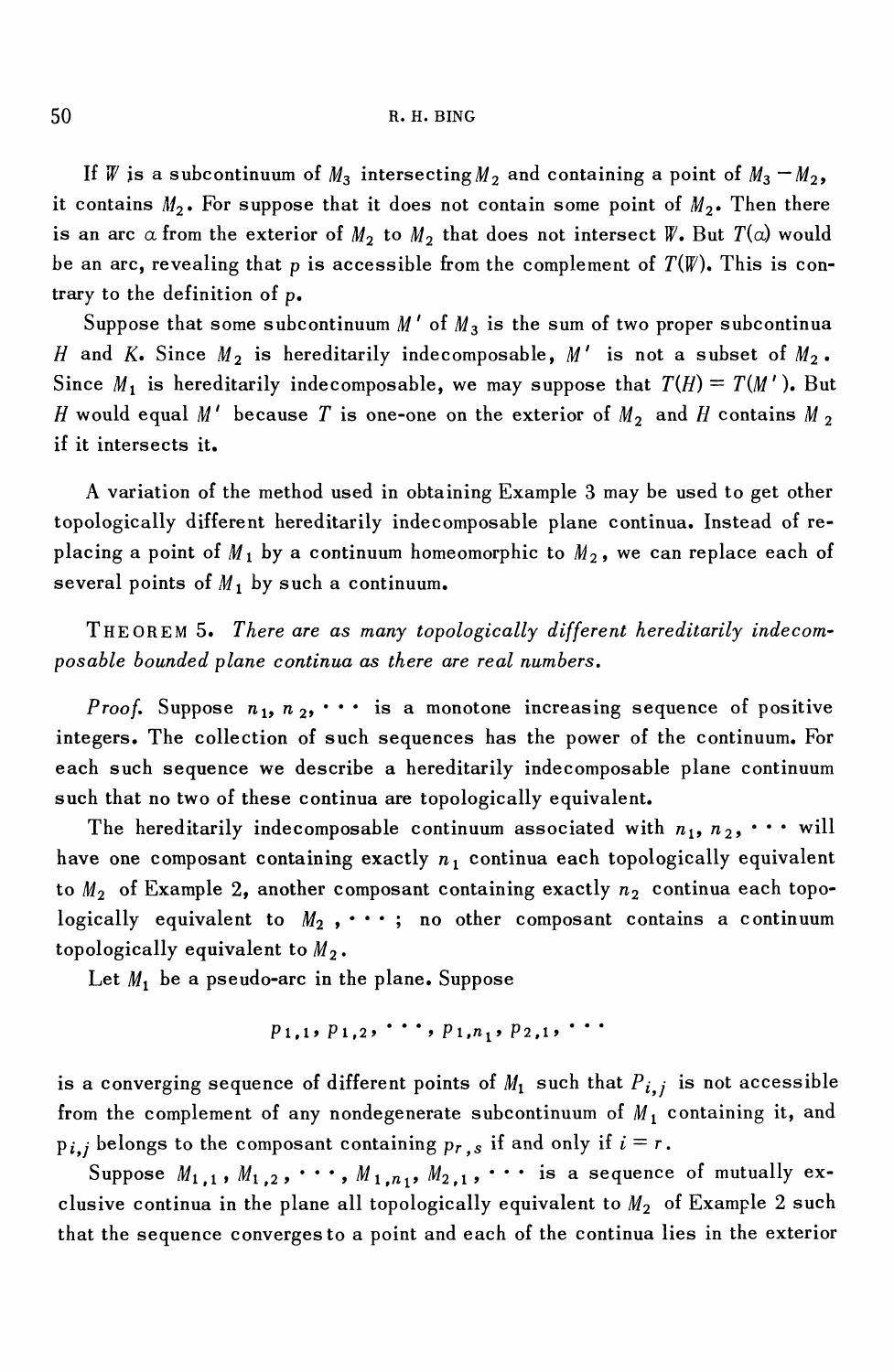of each of the others. There is a continuous transformation  $T$  of the plane into itself such that  $T^{-1}(p_{i,j})$  is  $(M_{i,j}$  plus its interior), and  $T^{-1}(q)$  is a point if q is not a  $p_{i,j}$ . The argument used in Example 3 shows that  $M_3 = (T^{-1}(M_1))$  minus the sum of the interiors of the  $M_{i,j}$ 's) is a hereditarily indecomposable continuum. Furthermore, one composant of  $M_3$  contains exactly  $n_1$  mutually exclusive subcontinua, each topologically equivalent to  $M_2$ , another composant contains exactly  $n_2$  such subcontinua,  $\cdots$ , while the other composants of  $M_3$  contain no such continua.

6. Added in proof. R. D. Anderson answered the question at the end of Section 2 in the negative by announcing at the February, 1951, meeting of the American Mathematical Society in New York that there are nondegenerate bounded hereditarily indecomposable plane continua other than pseudo-arcs which do not separate the plane.

### REFERENCES

1. R. D. Anderson, On collections of pseudo-arcs, Abstract 337t, Bull. Amer. Math. Soc. 56 (1950), 350.

2. R. H. Bing, A homogeneous indecomposable plane continuum, Duke Math. J. 15  $(1948), 729-742.$ 

3. B. Knaster, Un continu dont tout sous-continu est indecomposable, Fund. Math. 3  $(1922), 247-286.$ 

4. S. Mazurkiewicz, Sur les continus absolument indecomposable, Fund. Math. 16 (1930), 151-159.

5. E. E. Moise, An indecomposable plane continuum which is homeomorphic to each of its nondegenerate subcontinua, Trans. Amer. Math. Soc. 63 (1948), 581-594.

UNIVERSITY OF VIRGINIA AND UNIVERSITY OF WISCONSIN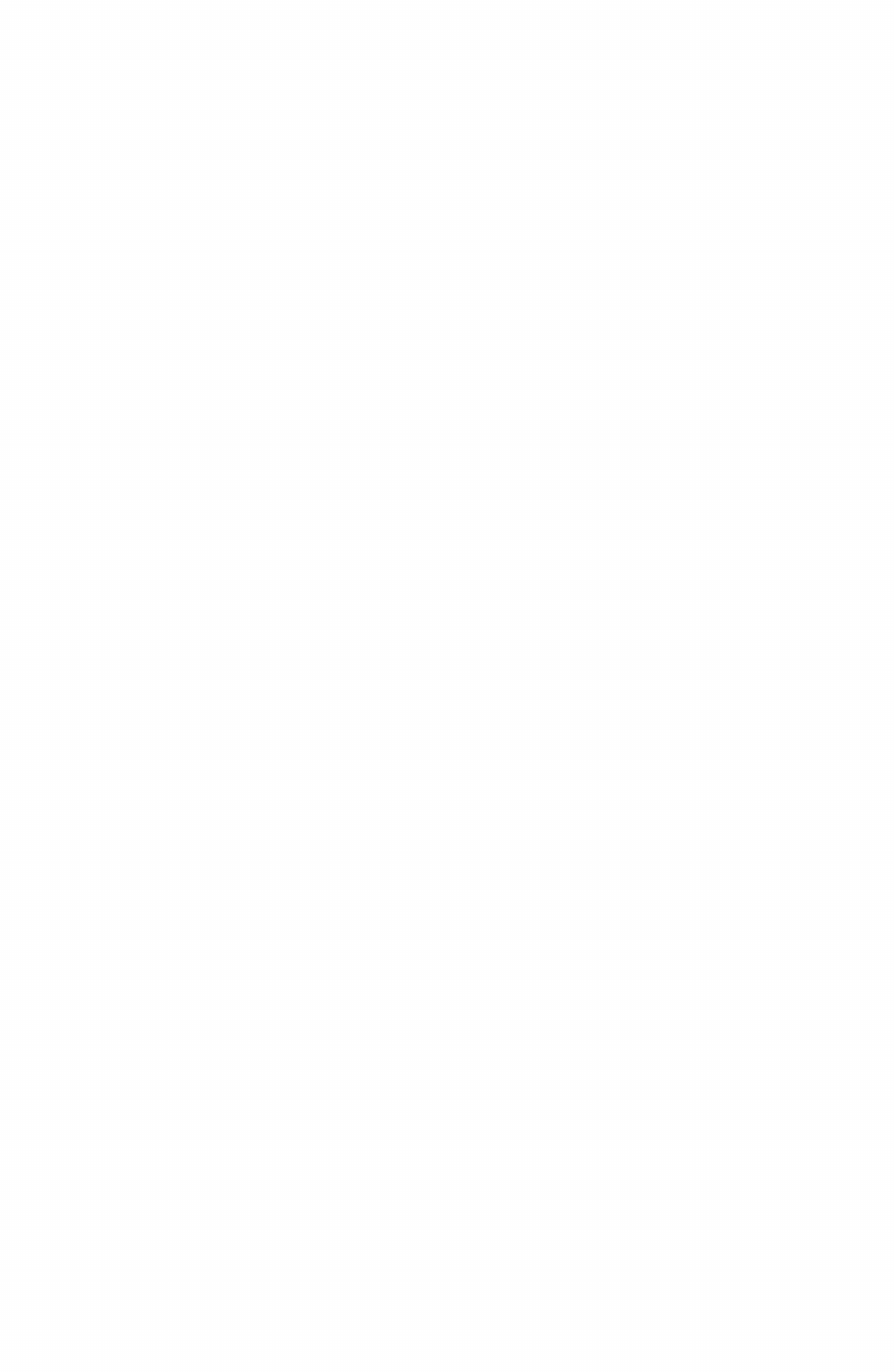### EDITORS

HERBERT BUSEMANN R. M. ROBINSON University of Southern California University of California Los Angeles 7, California Berkeley 4, California

E. F. BECKENBACH, Managing Editor University of California Los Angeles 24, California

### ASSOCIATE EDITORS

| R. P. DILWORTH  | P.R. HALMOS | <b>BORGE JESSEN</b> | J. J. STOKER  |
|-----------------|-------------|---------------------|---------------|
| HERBERT FEDERER | HEINZ HOPF  | PAUL LÉVY           | E. G. STRAUS  |
| MARSHALL HALL   | R.D. JAMES  | GEORGE PÓLYA        | KÔSAKU YOSIDA |

### **SPONSORS**

UNIVERSITY OF BRITISH COLUMBIA UNIVERSITY OF SOUTHERN CALIFORNIA CALIFORNIA INSTITUTE OF TECHNOLOGY STANFORD UNIVERSITY UNIVERSITY OF CALIFORNIA, BERKELEY WASHINGTON STATE COLLEGE UNIVERSITY OF WASHINGTON UNIVERSITY OF CALIFORNIA, DAVIS UNIVERSITY OF CALIFORNIA, LOS ANGELES \* \* \* \* \* \* UNIVERSITY OF CALIFORNIA, SANTA BARBARA AMERICAN MATHEMATICAL SOCIETY UNIVERSITY OF OREGON **INSTITUTE FOR NUMERICAL ANALYSIS** 

NATIONAL BUREAU OF STANDARDS,

Vari-Type Composition by Cecile Leonard Ruth Stafford

With the cooperation of E. F. Beckenbach E. G. Straus

Printed in the United States of America by Edwards Brothers, Inc., Ann Arbor, Michigan

UNIVERSITY OF CALIFORNIA PRESS . BERKELEY AND LOS ANGELES COPYRIGHT 1951 BY PACIFIC JOURNAL OF MATHEMATICS